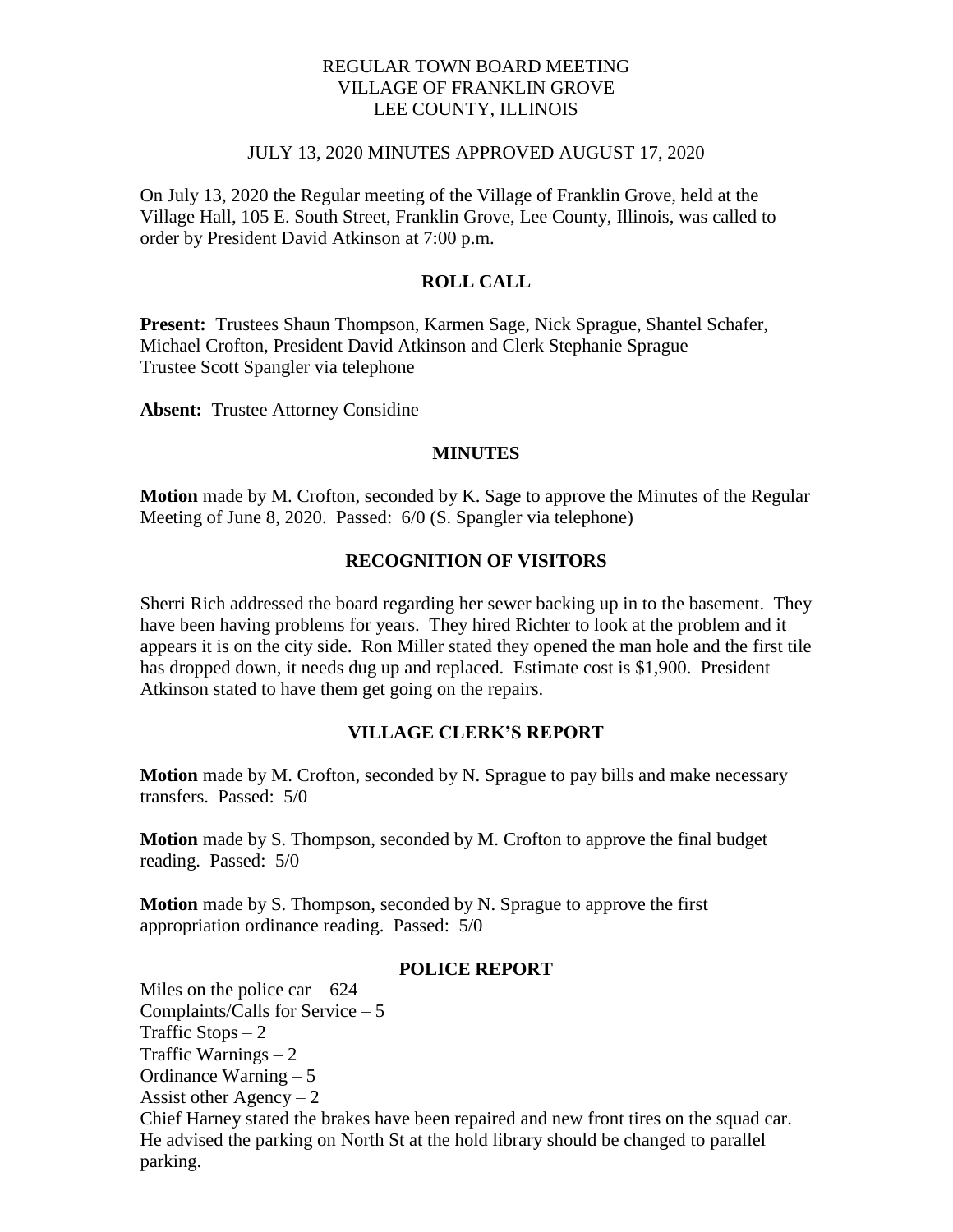**Motion** made by S. Schafer, seconded by K. Sage to pass the ILEAS resolution and pay the \$60 annual fee. Passed: 6/0 (S. Spangler by phone)

Trustee Schafer asked about the status of the ATV complaints. Chief Harney asked if anyone has seen them recently and no had seen the ATV's lately. Chief Harney stated the machines haven't moved and he has not received any more complaints.

Trustee Spangler advised the village website has the info and guidelines for the siren.

## **LEGAL ISSUES (Attorney Considine)**

None

# **GENERAL ISSUES**

President Atkinson read a nice note from a gentleman regarding how nice our flags in town look.

# C**OMMITTEE REPORTS**

# **STREETS & ALLEYS**

(N. Sprague Chairman)

**Motion** made by N. Sprague, seconded by M. Crofton to pass the Motor Fuel resolution. Passed: 6/0 (S. Spangler by telephone)

Trustee Sprague advised the patch work the village employees did looks good, they might need to look at Brown St.

# **WATER & SEWER**

(M. Crofton Chairman)

Trustee Crofton advised he would like to add more cameras to the security system at the water treatment plant. We can add an additional 4 cameras to our existing system. President Atkinson advised they purchase the 4 additional cameras.

President Atkinson will call Phoenix to discuss the rebar in the concrete that lines the creek.

# **COMMUNITY DEVELOPMENT**

(S. Schafer Chairman)

Trustee Schafer informed the board she discussed the library situation with Attorney Considine and she advised it be discussed with our auditor. Dave gave approval for Trustee Schafer to contact WIPFLI to discuss the library.